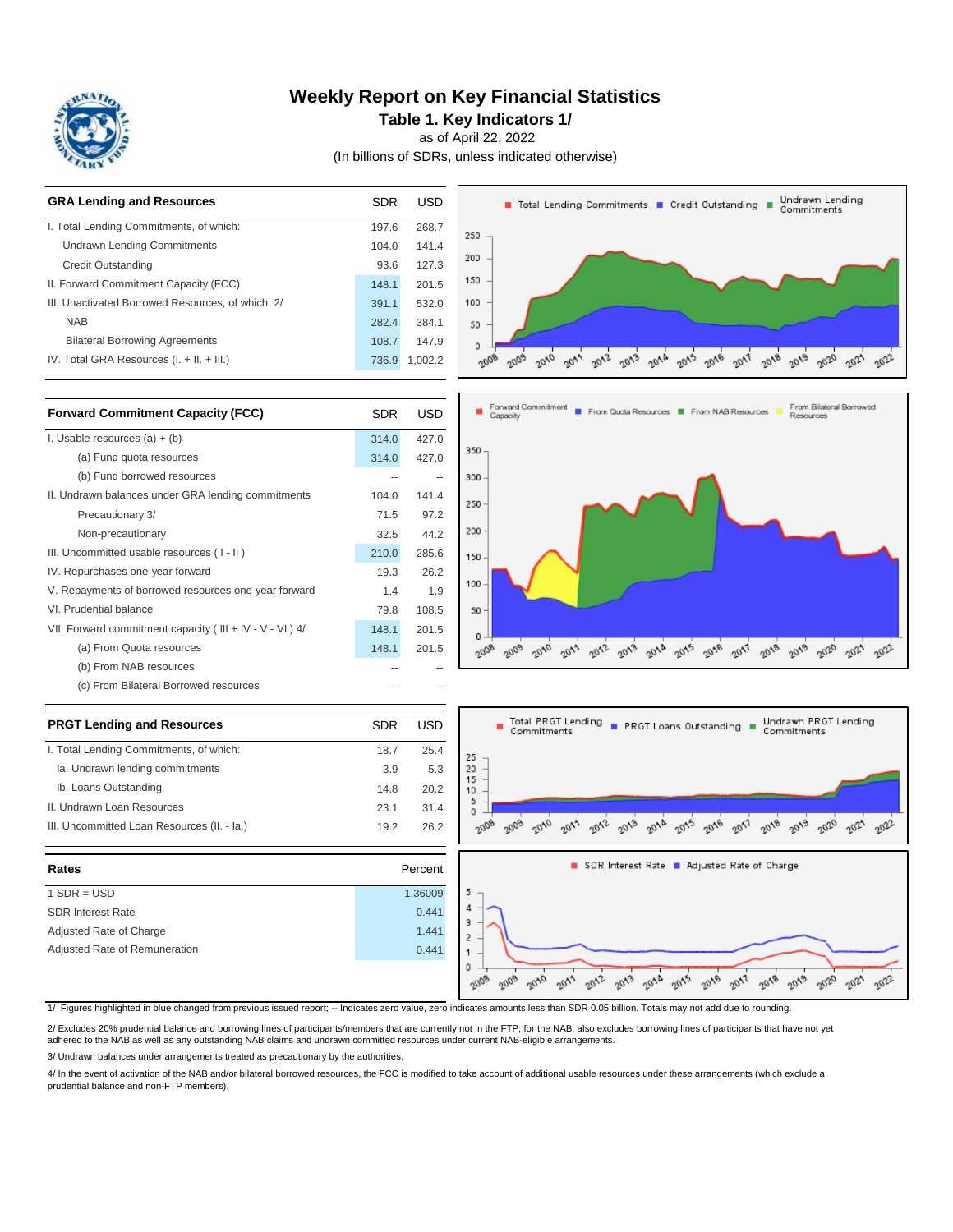#### **Table 2a. Use of GRA Resources 1/**

as of April 22, 2022

(In billions of SDRs, unless indicated otherwise)



2/ Includes outstanding credit under the former Compensatory Financing Facility; for the chart also includes outstanding credit under the former

Emergency Post Conflict and Natural Disaster Assistance policy.

3/ Members with current arrangements are bolded.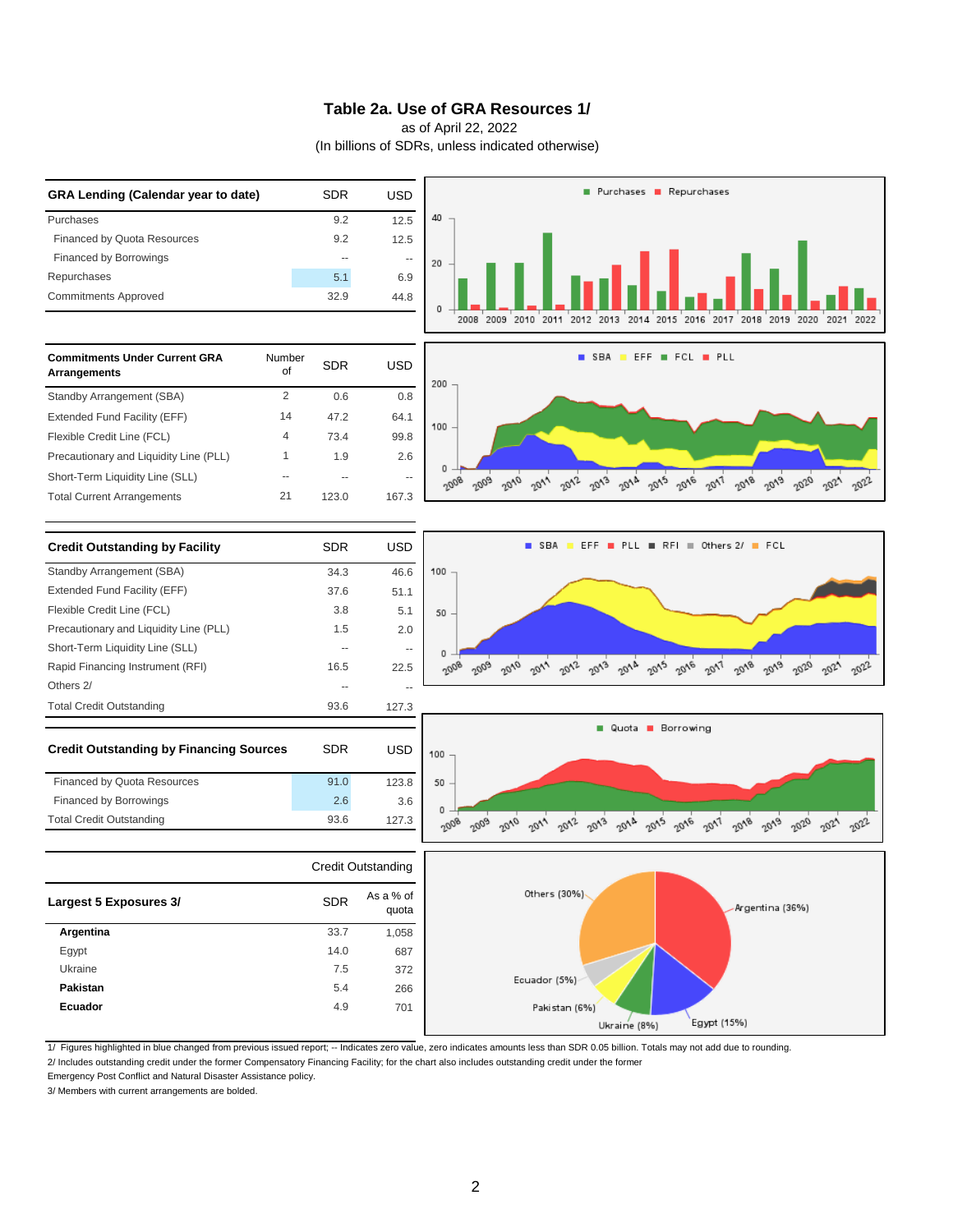# **Table 2b. Current Financial Arrangements (GRA)**

(In millions of SDRs, unless indicated otherwise) 1/ as of April 22, 2022

| Member                                                                                  |                    |                   |                   | <b>Credit Outstanding</b> |                          | Period of Arrangement |                    |
|-----------------------------------------------------------------------------------------|--------------------|-------------------|-------------------|---------------------------|--------------------------|-----------------------|--------------------|
|                                                                                         | Amount<br>Commited | Amount<br>Undrawn | Amount .<br>Drawn | Amount<br>2/              | As a % of<br>Quota       | Effective<br>Date     | Expiration<br>Date |
| <b>Standby Arrangement (2)</b>                                                          | 611                | 155               | 456               | 740                       |                          |                       |                    |
| Armenia                                                                                 | 309                | 26                | 283               | 351                       | 273                      | 17-May-19             | 16-May-22          |
| Senegal                                                                                 | 302                | 129               | 173               | 388                       | 120                      | 07-Jun-21             | 06-Dec-22          |
| <b>Extended Fund Facility (14)</b>                                                      | 47,156             | 32,318            | 14,838            | 48,347                    |                          |                       |                    |
| Argentina                                                                               | 31,914             | 24,914            | 7,000             | 33,734                    | 1,058                    | 25-Mar-22             | 24-Sep-24          |
| <b>Barbados</b>                                                                         | 322                | 17                | 305               | 305                       | 323                      | 01-Oct-18             | 30-Sep-22          |
| Cameroon                                                                                | 322                | 184               | 138               | 138                       | 50                       | 29-Jul-21             | 28-Jul-24          |
| Costa Rica                                                                              | 1,237              | 825               | 413               | 782                       | 212                      | 01-Mar-21             | 31-Jul-24          |
| Ecuador                                                                                 | 4,615              | 1,207             | 3,408             | 4,889                     | 701                      | 30-Sep-20             | 29-Dec-22          |
| <b>Equatorial Guinea</b>                                                                | 205                | 176               | 29                | 77                        | 49                       | 18-Dec-19             | 17-Dec-22          |
| Ethiopia                                                                                | 752                | 662               | 90                | 391                       | 130                      | 20-Dec-19             | 19-Dec-22          |
| Gabon                                                                                   | 389                | 308               | 81                | 666                       | 308                      | 28-Jul-21             | 27-Jul-24          |
| Jordan                                                                                  | 1,070              | 480               | 590               | 1,088                     | 317                      | 25-Mar-20             | 24-Mar-24          |
| Kenya                                                                                   | 1,248              | 773               | 475               | 475                       | 88                       | 02-Apr-21             | 01-Jun-24          |
| Moldova                                                                                 | 267                | 229               | 38                | 239                       | 138                      | 20-Dec-21             | 19-Apr-25          |
| Pakistan                                                                                | 4,268              | 2,124             | 2,144             | 5,404                     | 266                      | 03-Jul-19             | 02-Oct-22          |
| Seychelles                                                                              | 74                 | 26                | 48                | 81                        | 354                      | 29-Jul-21             | 28-Mar-24          |
| Suriname                                                                                | 473                | 394               | 79                | 79                        | 61                       | 22-Dec-21             | 21-Dec-24          |
| <b>Flexible Credit Line (4)</b>                                                         | 73,368             | 69,618            | 3,750             | 3,750                     |                          |                       |                    |
| Chile 3/                                                                                | 17,443             | 17,443            | --                | --                        |                          | 29-May-20             | 28-May-22          |
| Colombia 3/                                                                             | 12,267             | 8,517             | 3,750             | 3,750                     | 183                      | 01-May-20             | 30-Apr-22          |
| Mexico 3/                                                                               | 35,651             | 35,651            | --                | --                        | $\overline{\phantom{a}}$ | 19-Nov-21             | 18-Nov-23          |
| Peru 3/                                                                                 | 8,007              | 8,007             | --                | --                        | --                       | 28-May-20             | 27-May-22          |
| Precautionary and Liquidity Line (1)                                                    | 1,884              | 1,884             | --                | 377                       |                          |                       |                    |
| Panama 3/                                                                               | 1,884              | 1,884             | --                | 377                       | 100                      | 19-Jan-21             | 18-Jan-23          |
| <b>Total Current GRA Arrangements (21)</b>                                              | 123,019            | 103,975           | 19,044            | 53,213                    |                          |                       |                    |
| Memorandum Items:                                                                       |                    |                   |                   |                           |                          |                       |                    |
| Credit outstanding from members without current arrangement and outright disbursements. |                    |                   |                   | 40,405                    |                          |                       |                    |
| Total Credit Outstanding.                                                               |                    |                   |                   | 93,618                    |                          |                       |                    |

1/ -- Indicates zero value, zero indicates amounts less than SDR 0.5 million. Totals may not add due to rounding.

2/ Includes Credit Outstanding under expired arrangements and outright disbursements.<br>3/ The undrawn commitment of the arrangement is treated as precautionary by the authorities.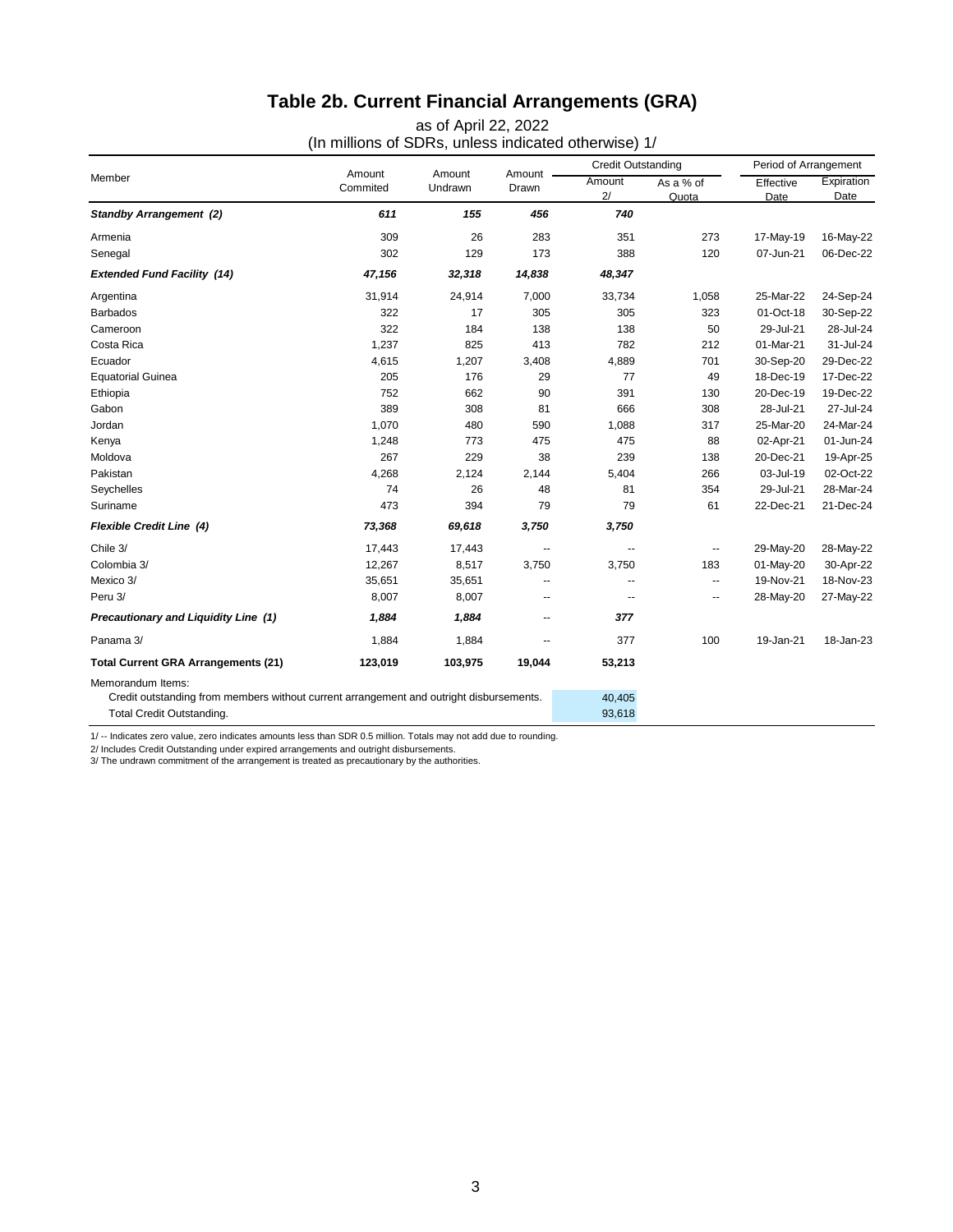#### **Table 3a. Use of Concessional PRGT Resources 1/**

as of April 22, 2022

(In millions of SDRs, unless indicated otherwise)



1/ Figures highlighted in blue changed from previous issued report; -- Indicates zero value, zero indicates amounts less than SDR 0.05 million.Totals may not add due to rounding.

2/ The last commitment under the old ESF-HAC Facility expired on December 3, 2011.

3/ Includes outstanding and overdue loans under the (former) Structural Adjustment Facility and Trust Fund.

4/ Members with current arrangements are bolded.